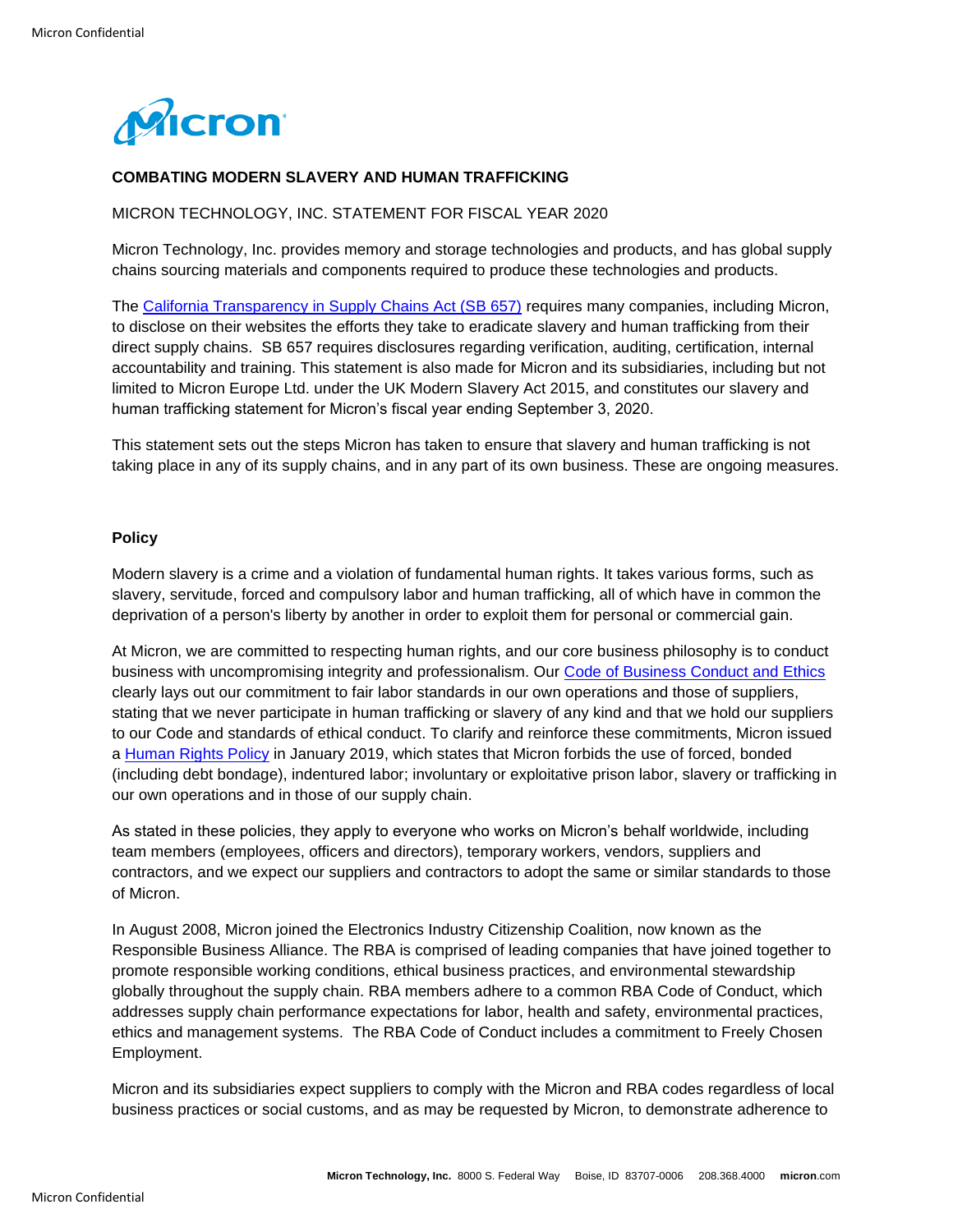

those codes. Based on audit results and closure of identified gaps, we believe that our suppliers' compliance with the codes reduces the risks of human trafficking and slavery in our supply chain.

For more information on the RBA and to view the RBA Code of Conduct, visit [http://www.responsiblebusiness.org.](http://www.responsiblebusiness.org/)

For more information about Micron's policies, visit Micron's Corporate Governance page at [www.micron.com/about/our-commitment/operating-thoughtfully/governance,](http://www.micron.com/about/our-commitment/operating-thoughtfully/governance) which includes links to our Code of Business Conduct and Ethics, our Human Rights Policy, and other statements related to our commitment and expectations of suppliers.

# **Verification and Due Diligence**

Micron provides major suppliers and certain other categories of suppliers with a questionnaire that includes questions about labor issues, and requires their participation and answers. Upon receipt and review of the questionnaire, if any answers appear to be unacceptable, Micron further investigates the supplier.

In FY2020, Micron used a  $3<sup>rd</sup>$  party service provider to screen and review suppliers for issues including forced labor. We also use a  $3<sup>rd</sup>$  party supply chain risk provider to monitor our supply base against real time global events, including labor violations, and conducted our own direct reviews. Through these processes, Micron assessed over 1400 supplier manufacturing locations in FY2020, up from 900 in FY2019. Direct reviews include a FY2018-19 exercise working on-site with several large suppliers to understand foreign worker hiring practices. While such activities have been limited as a result of COVIDrelated travel restrictions, we will continue to conduct these types of reviews as conditions allow and circumstances warrant. Micron also works with recruitment agents in the country of hire to make sure they follow proper procedures to avoid forced labor practices, and references a number of external resources to support our reviews, including the U.S. Department of State's Trafficking in Persons Report, the RBA Labor Migration Corridor Database, and the RBA Practical Guide to Due Diligence on Recruitment Fees in International Supply Chains.

If concerns are raised through these processes, we follow up and ask suppliers to explain or address the concerns. If suppliers cannot explain or address concerns, we do not add them to Micron's approved supplier list, or may remove them from the list if they are existing suppliers.

### **Risk Assessment**

We collaborate with customers and suppliers in their risk assessments, and we use RBA risk assessment tools and methods in our own operations and review of our suppliers, which can be found online at [http://www.responsiblebusiness.org.](http://www.responsiblebusiness.org/) Additionally, labor processes and practices are part of Micron's scoring of suppliers receiving annual risk and compliance business review scorecards.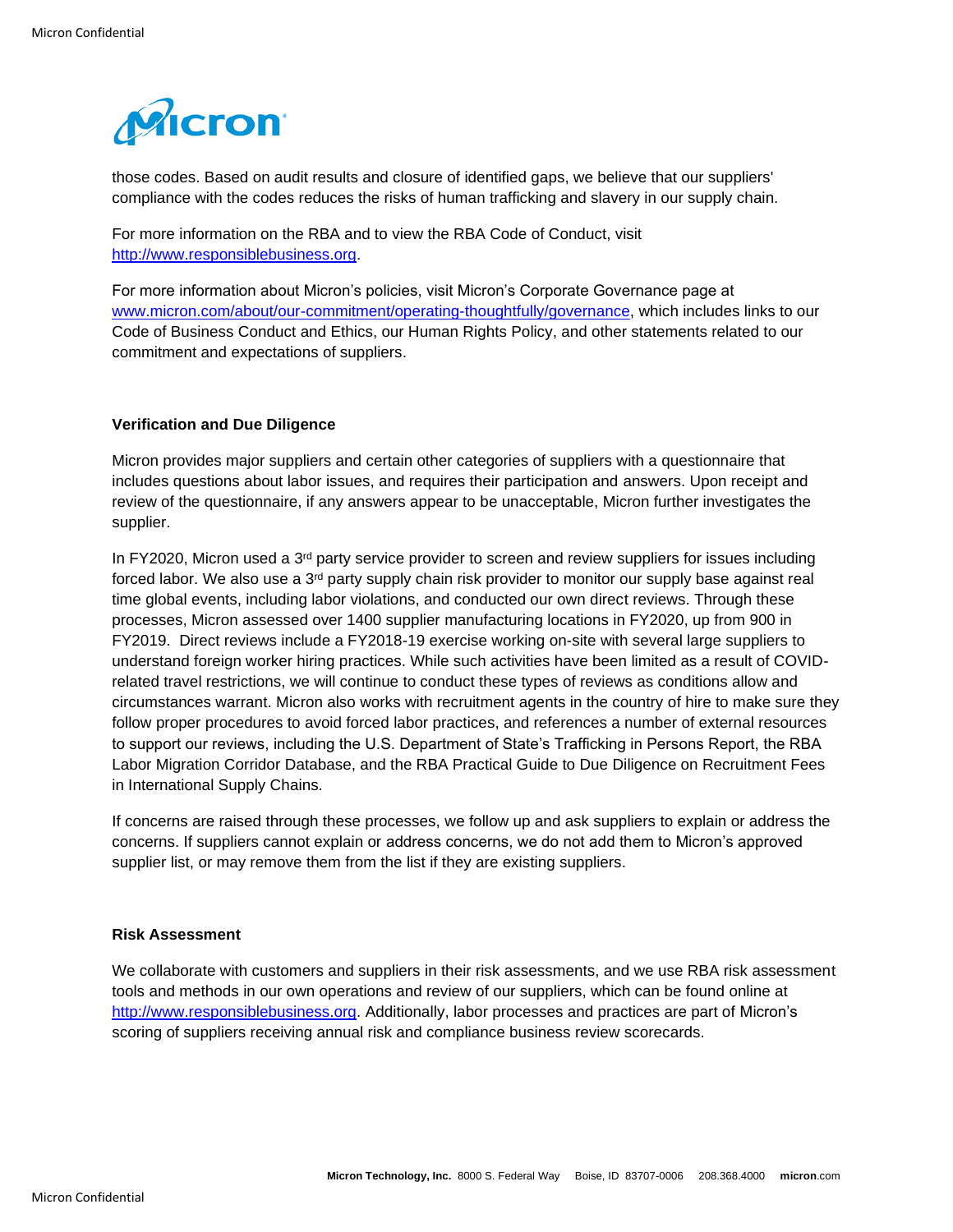

# **Measuring Effectiveness**

We consider the lack of audit findings at Micron facilities, improvement in audit findings over time at our suppliers, and ability to successfully close audit findings to be a measure of effectiveness of Micron and RBA programs.

# **Auditing**

Micron reserves the right to audit its suppliers. Micron has engaged third parties to conduct audits of our own facilities using the RBA's [Validated Assessment Program](http://www.responsiblebusiness.org/vap/about-vap/) (VAP), which have identified no findings of forced labor practices or human trafficking. We conduct audits of all suppliers operating on Micron sites, which review these suppliers' labor practices against our requirements noted above. In addition, we request our large manufacturing suppliers have third party VAP audits. Some of our other suppliers have also been audited by third parties retained by themselves or by other RBA member companies.

Micron's audits of suppliers sometimes find labor violations, and in 2020 we found violations related to pay, working hours, and living conditions among the company's construction suppliers in Malaysia. In these and other cases, Micron follows up until corrective actions are made.

RBA Audits are typically announced prior to being conducted.

# **Certification**

Micron's standard terms and conditions require compliance with all applicable laws, including laws against slavery or human trafficking. As of December 2 2019, 100% of new suppliers qualified are required to electronically sign this expectation.

### **Internal Accountability**

Micron requires all team members and contractors to follow the standards and principals set forth in Micron's Code of Business Conduct and Ethics, as well as the Code of Conduct of the RBA. Team members who fail to comply are subject to disciplinary action and contractors who fail to comply may be removed from Micron's supply chain.

As stated in our Code of Business Conduct and Ethics, Micron is committed to creating an environment where people can report suspected violations and participate in investigations without fear of retribution or retaliation. If someone suspects that human rights violations are occurring in Micron's supply chain, they are expected to speak up. People may contact in-person resources or our 3<sup>rd</sup> party Compliance Hotline which allows anonymous reporting.